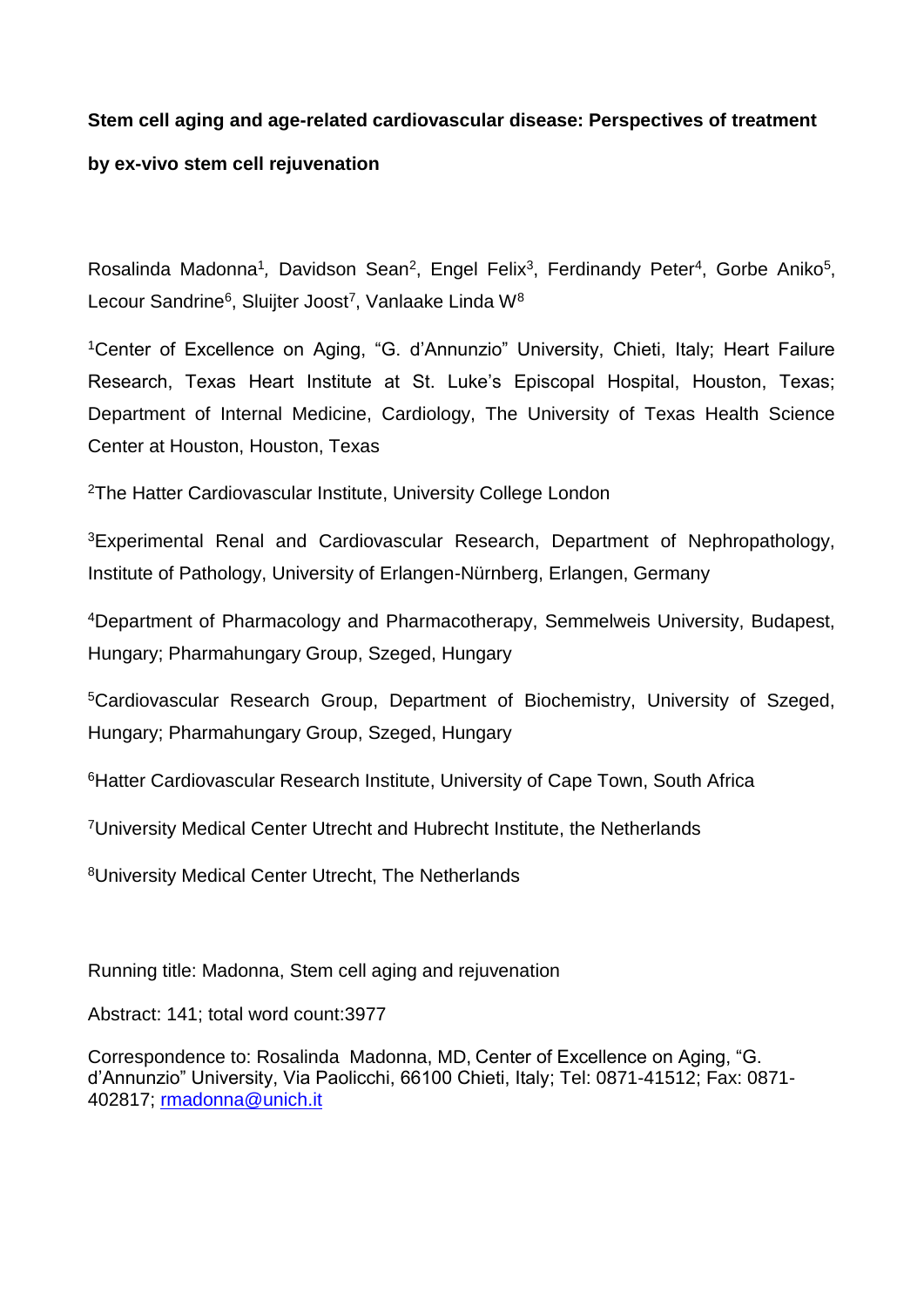### **Abstract**

The number and function of stem cells decline with aging, reducing the ability of stem cells to contribute to endogenous repair processes. Particularly, *stemness* property of stem cells is susceptible to age-related changes, including increased rates of apoptosis and senescence, and decreased efficiency of paracrine activity. Also, aging detrimentally affects the effectiveness of stem cell transplantation and the injection of the collected types of molecules released by them, leading to reduction in stem cell ability to contribute to endogenous repair processes. The repair capacity of stem cells in aged individuals may be improved by genetically reprogramming the stem cells to exhibit delayed senescence and enhanced regenerative properties. In this review, we describe critical genes and signaling pathways in stem cell aging, that are of interest for the cardiovascular system, and discuss *ex vivo* genetic modification approaches aimed at stem cell rejuvenation.

Key words: gene therapy; myocardin; Notch; Pim-1; stem cell aging; stem cell rejuvenation; telomerase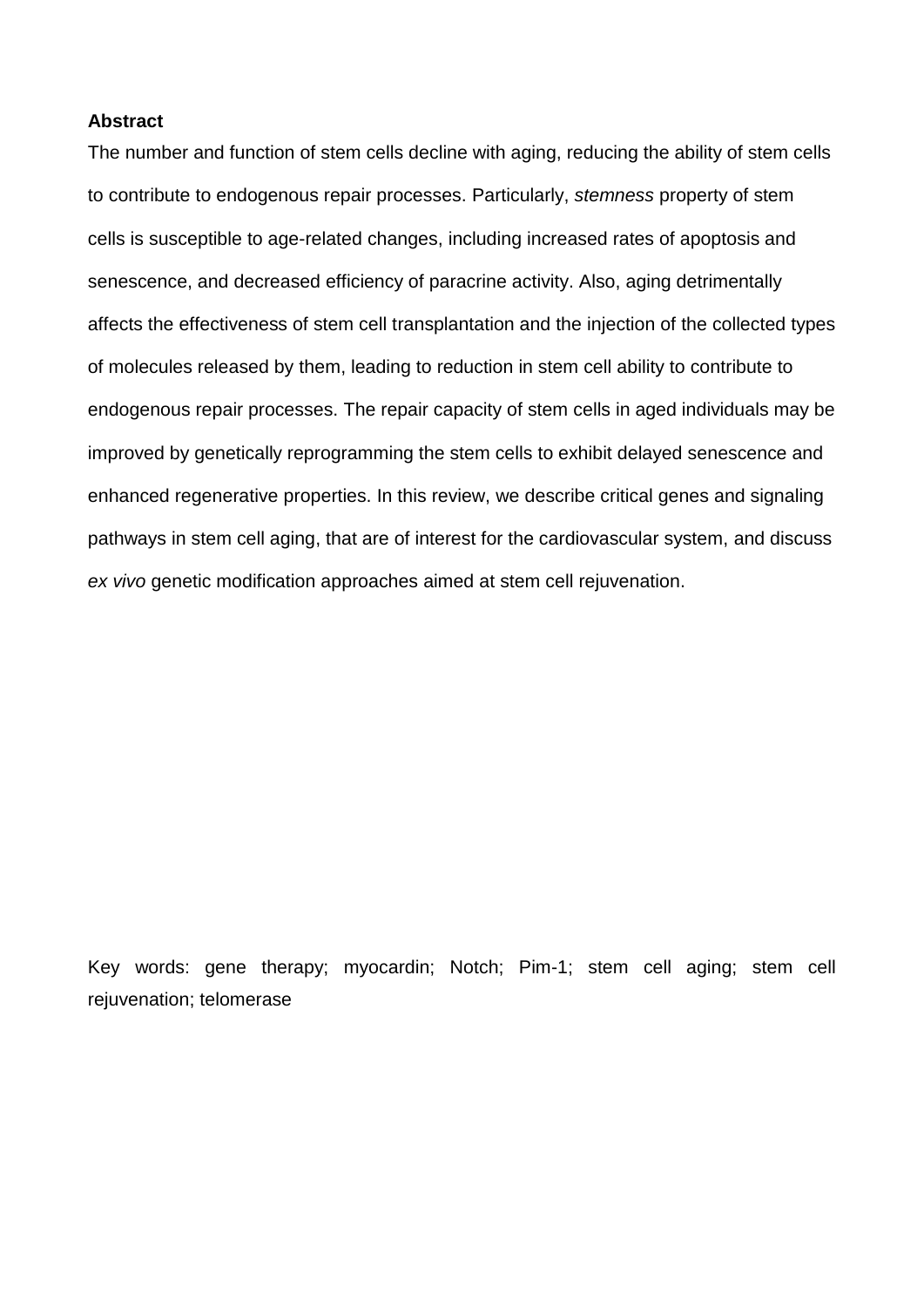#### **INTRODUCTION**

Patients with severe obstructive vascular disease, usually caused by atherosclerotic plaque narrowing of arteries are often aged and have tissue resident and circulating vascular stem/progenitor cells with diminished functions [1, 2]. These functional deficits may cause a poor angiogenic response to hypoxia or ischemia, with impaired collateral vessel formation and microcirculation [3]. Likewise with age, which is a major risk factor for cardiovascular disease, regenerative properties deteriorate and consequently resident stem/progenitor cells in elderly humans may have a decreased capacity for repair in response to tissue injury. Also in aged tissues, myogenic or angiogenic stem cells may transform into fibroblasts which contribute to enhanced fibrosis [4, 5]. These combined age-related deficits likely contribute to decreased muscle, weakened vessel regeneration after injury and facilitation of atherosclerosis and its sequelae in older individuals [6]. Replenishing stem cell function either by rejuvenating existing aging cells or transplanting stem/progenitor cells from donors capable of supplying the ischemic tissue with new vessels and preventing ischemic tissue damage, have been considered an appropriate therapy for this condition. In this review, we describe critical genes and signaling pathways in stem cell aging, that are of interest for the cardiovascular system, and discuss *ex vivo* genetic modification approaches aimed at stem cell rejuvenation.

# **POTENTIAL OF STEM CELLS IN THE TREATMENT OF AGE-RELATED CARDIOVASCULAR DISEASES**

Diseases of aging, such as metabolic syndrome, diabetes, atherosclerosis, neurodegenerative diseases, osteoporosis and cancer, constitute a huge burden for all societies, both in terms of economics and quality of life. Despite contemporary medical treatments, heart failure remains a major cause of morbidity and mortality in old people of developed countries [7]. Both type 1 and type 2 diabetes are associated with aging and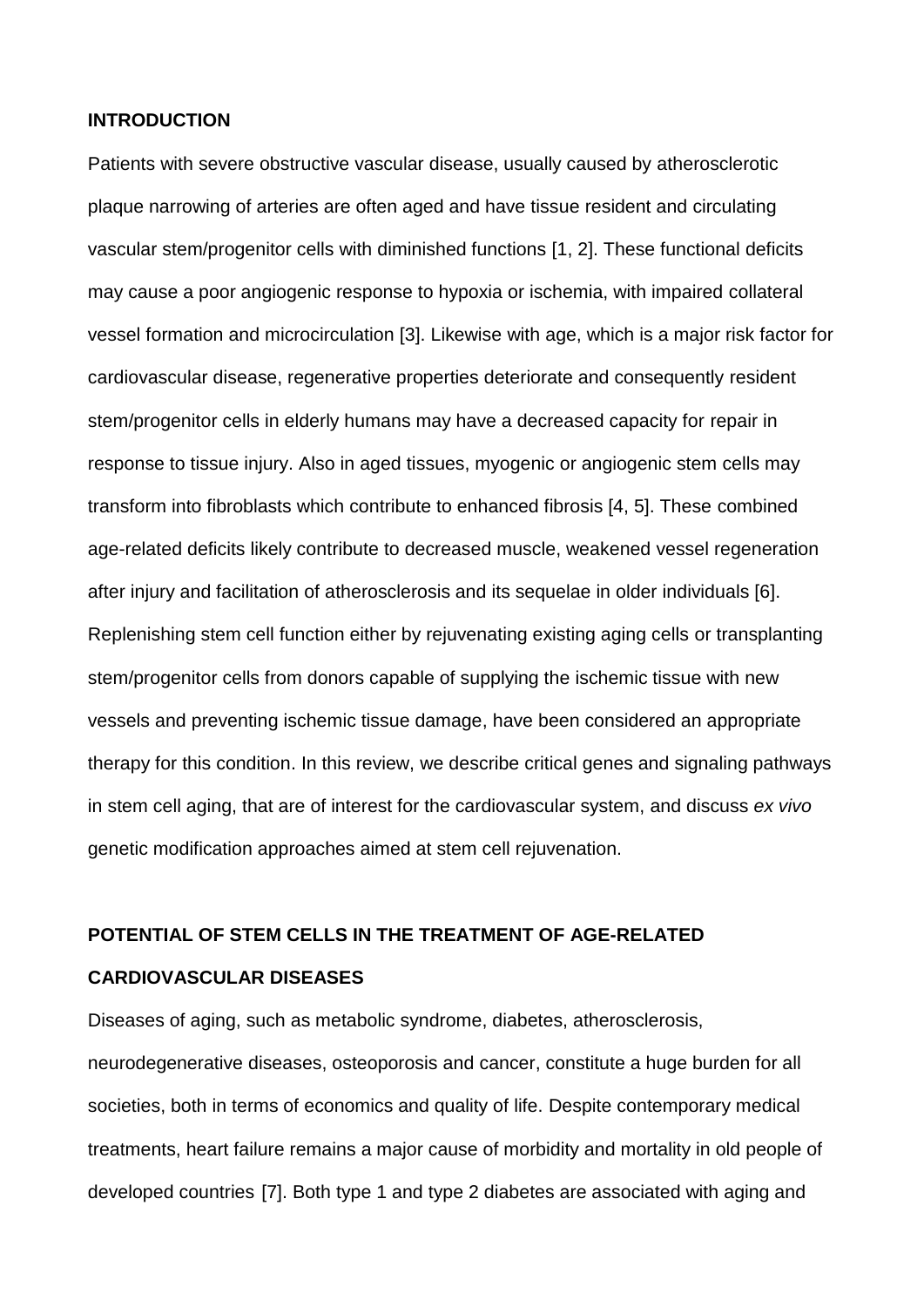increased risk of micro- and macrovascular disease, which can lead to ischemic heart disease, heart failure and critical limb ischemia. Hyperglycemia leads to and aggravates the reduction of blood flow in cardiovascular tissues. This is believed to occur in a cascade in which ischemia induces oxidative stress initiating fibrosis and, thereby, increasing the thickness of microvasculature walls [8]. Some consequences of oxidative stressassociated hyperglycemia include: alteration of energy metabolism, organ dysfunction, limited exercise tolerance, and greatly increased vulnerability to a super-imposed ischemic stressor (i.e., following atherosclerotic occlusion of a main artery). Valid therapeutic strategies that repair damaged heart muscle and ischemic tissue have not yet been developed. Heart transplantation remains the only effective remedy for heart failure. Meanwhile critical limb ischemia represents a major cause of diabetes-associated morbidity [9], still representing the most common cause of amputation in diabetic patients. Recent seminal reports have indicated that the adult heart is self-healing and selfrenewing. Specifically, these studies demonstrated that there is a pool of resident cardiac stem cells (CSCs) that are clonogenic and multipotent and are capable of differentiating into new blood vessels or into new myocytes [10]. This suggests the opportunity to boost the endogenous regenerative approach to complement other treatments (e.g., stem cell transplantation) that facilitate myocardial repair. However, despite recent progress in applying the approaches of regenerative medicine to the treatment of these diseases, valid strategies aimed at repairing the infarcted heart and, in general, at treating end-organ ischemia continue to be elusive [11].

In recent years, efforts to use the alternative strategies of regenerative medicine as for treating cardiovascular disease have been partially successful. The limitations, still not completely understood, include: 1) inadequate recruitment of circulating or resident cardiac stem cells; 2) poor capability of adult stem cells to differentiate into cardiomyocytes; 3) elevated mortality of transplanted stem cells; 4) anomalous electro-mechanical behavior of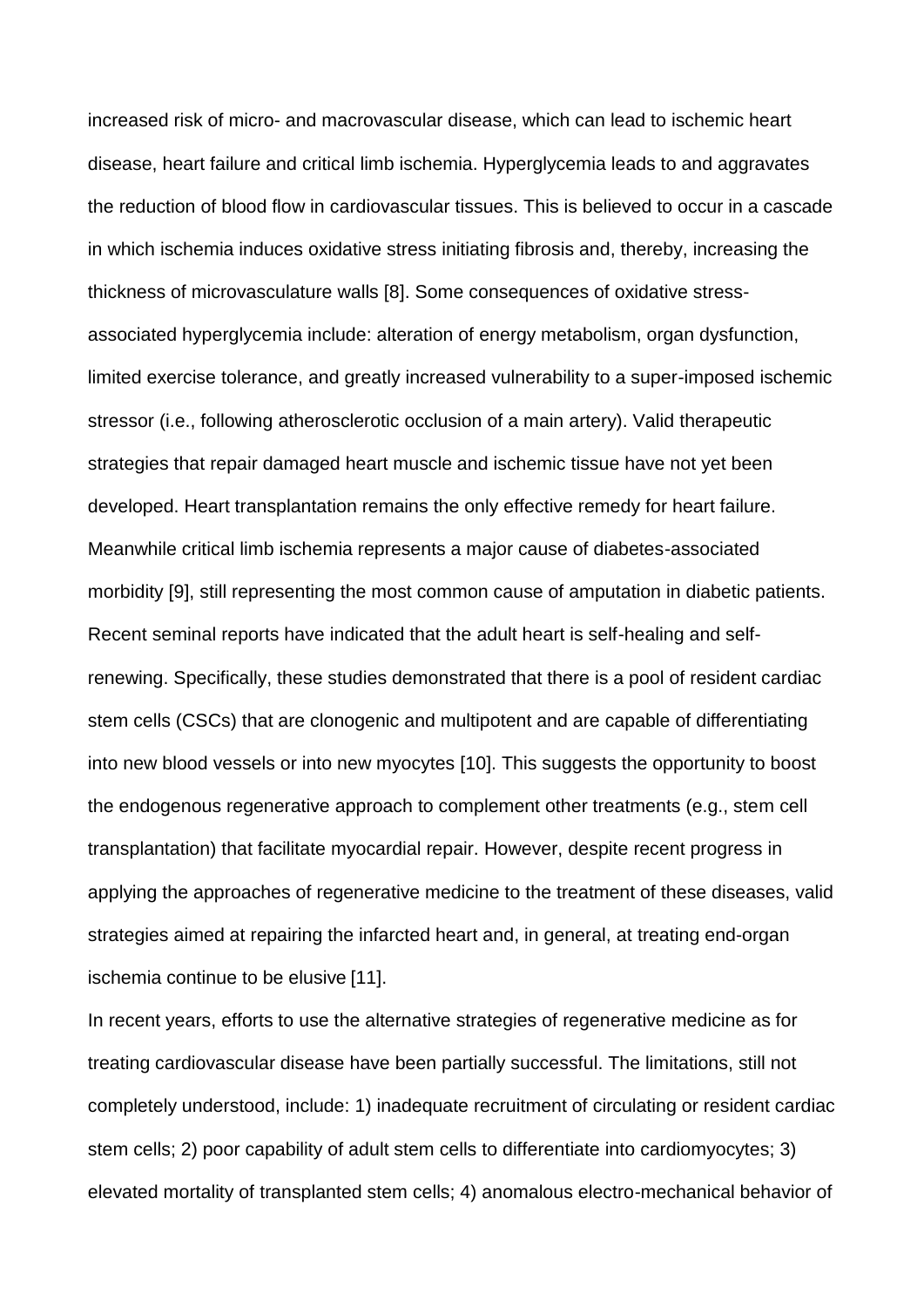transplanted cells after stimulation and the eventual onset of arrhythmias; 5) formation of new heart tissue structure differing from that of normal heart; and 6) diminished function of both resident and circulating stem/progenitor cells with the onset of aging and age-related cardiovascular disease.

# **BOUNDARIES OF STEM CELLS IN THE TREATMENT OF AGE-RELATED CARDIOVASCULAR DISEASE**

The difficulty in providing functionally competent autologous stem cells isolated from aged patients with disease, that are specifically effective in myocardial repair, and in the engraftment and survival of transplanted stem cells in the harmful microenvironment of host tissue, represent major obstacle for stem cell therapy in aged people. The capacity of organs, including the heart, to self-repair decreases with age and becomes compromised after ischemic injury, partially resulting from the reduced functional capabilities of stem cells [1]. Aging is a major risk factor for cardiovascular disease. With the onset of agerelated cardiovascular disease, which often occurs secondarily to atherosclerosis, the function of both resident and circulating stem/progenitor cells and their paracrine activities is diminished [12]. Furthermore, aging and risk factors might largely affect endogenous cardioprotective pathways [13]. Stem cells are susceptible to age-related changes, including increased rates of apoptosis and senescence, that reduce their ability to contribute to endogenous repair processes. Furthermore, with aging the effectiveness of stem cells after transplantation diminishes [14]. Therefore, concerns remain with regard to the potentially lower potency of stem cells from patients, in whom aging and/or disease may lead to a poor quality of the stem cell preparation, as aging or the disease may impair the source for stem cell or create a hostile microenvironment for implanted stem cells [14]. The combination of these disease and age-related deficits may contribute to decreased muscle and vessel regeneration after injury and facilitate the development of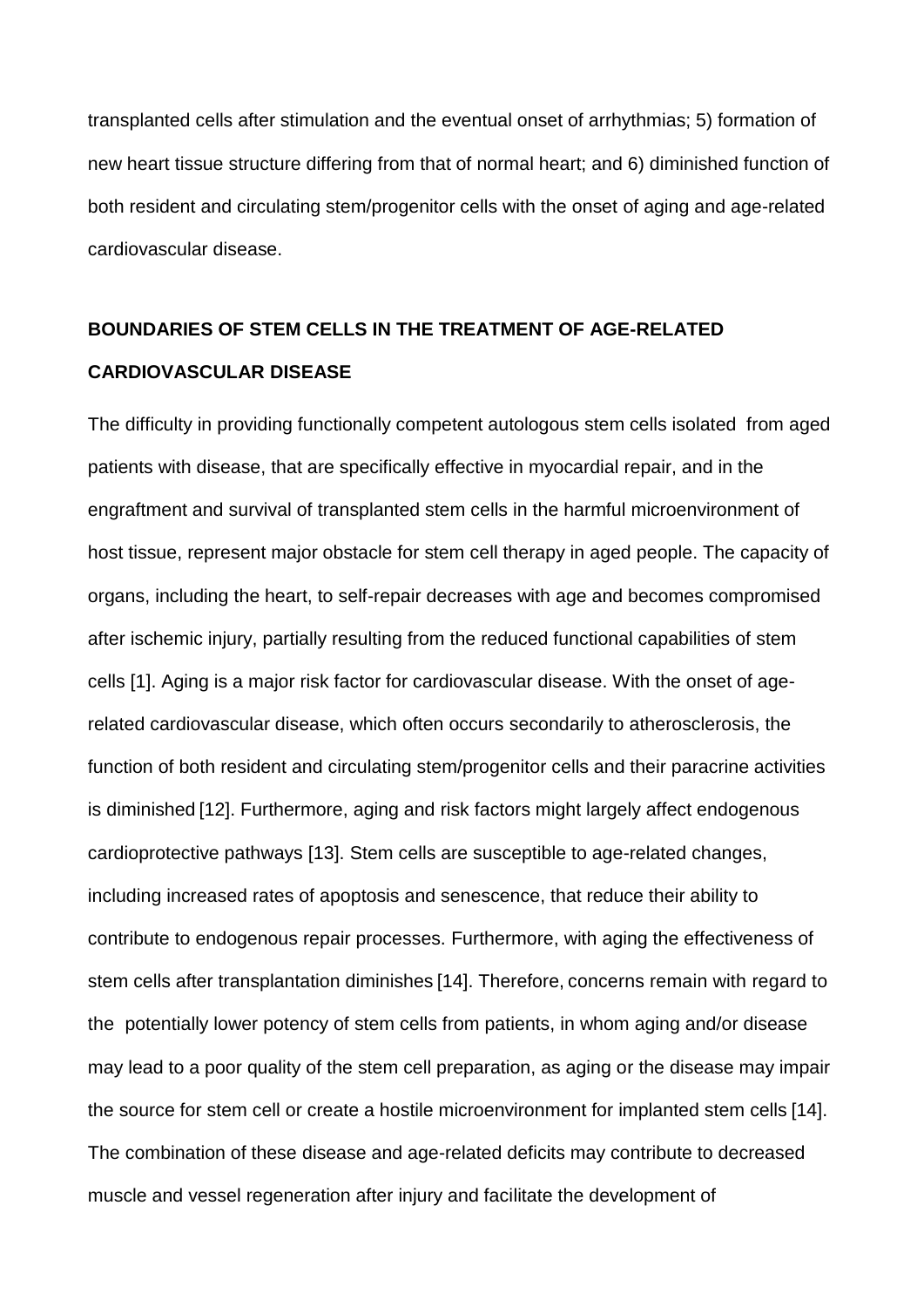atherosclerosis and its sequelae in aged individuals. In this context, an appropriate therapy for age-related vascular disease may be to replenish stem cell function and the collected types of molecules released by the stem cells, by rejuvenating existing cells or transplanting functional competent stem/progenitor cells or injecting their cellular products that will supply the ischemic tissue with new vessels to prevent ischemic tissue damage.

# **CRITICAL GENES AND SIGNALING PATHWAYS IN STEM CELL AGING AND REJUVENATION**

Although relatively little has been accomplished for "turning back the clock" in the myocardial context, there are signaling pathways that seem connected to reversing the cardiac senescence. For example, experimental activation of Notch restored "youthful" myogenic responses to satellite muscle cells isolated from 70-year-old humans, rendering them similar to cells from 20-year-old humans [15]. Pim-1 kinase is another example of antisenescence pathway that works in the context of cardiac stem cells. Pim-1 enhances proliferation [16], metabolic activity [17] and differentiation [18, 19] of CSCs and mesenchymal stem cells (MSCs) in neovessels and new myocytes. Pim-1 also serves as a prosurvival role by preserving mitochondrial integrity [20] and antagonizing intrinsic apoptotic cascades [21]. Moreover, Pim-1 preserves telomere length and telomerase activity of CSCs [17]. Mohsin and collegues have recently showed that genetic modification of aged human cardiac progenitor cells (CPCs) with Pim-1 kinase results in remarkable rejuvenation of them, with enhanced proliferation, increased telomere lengths, and decreased susceptibility to replicative senescence [22]. Manipulation of the telomeretelomerase axis was suggested in 1998, when 2 different human cell lines, retinal pigment epithelial cells and foreskin fibroblasts, were transfected with vectors encoding for human telomerase catalytic subunit. Since then much research has been done on the heart,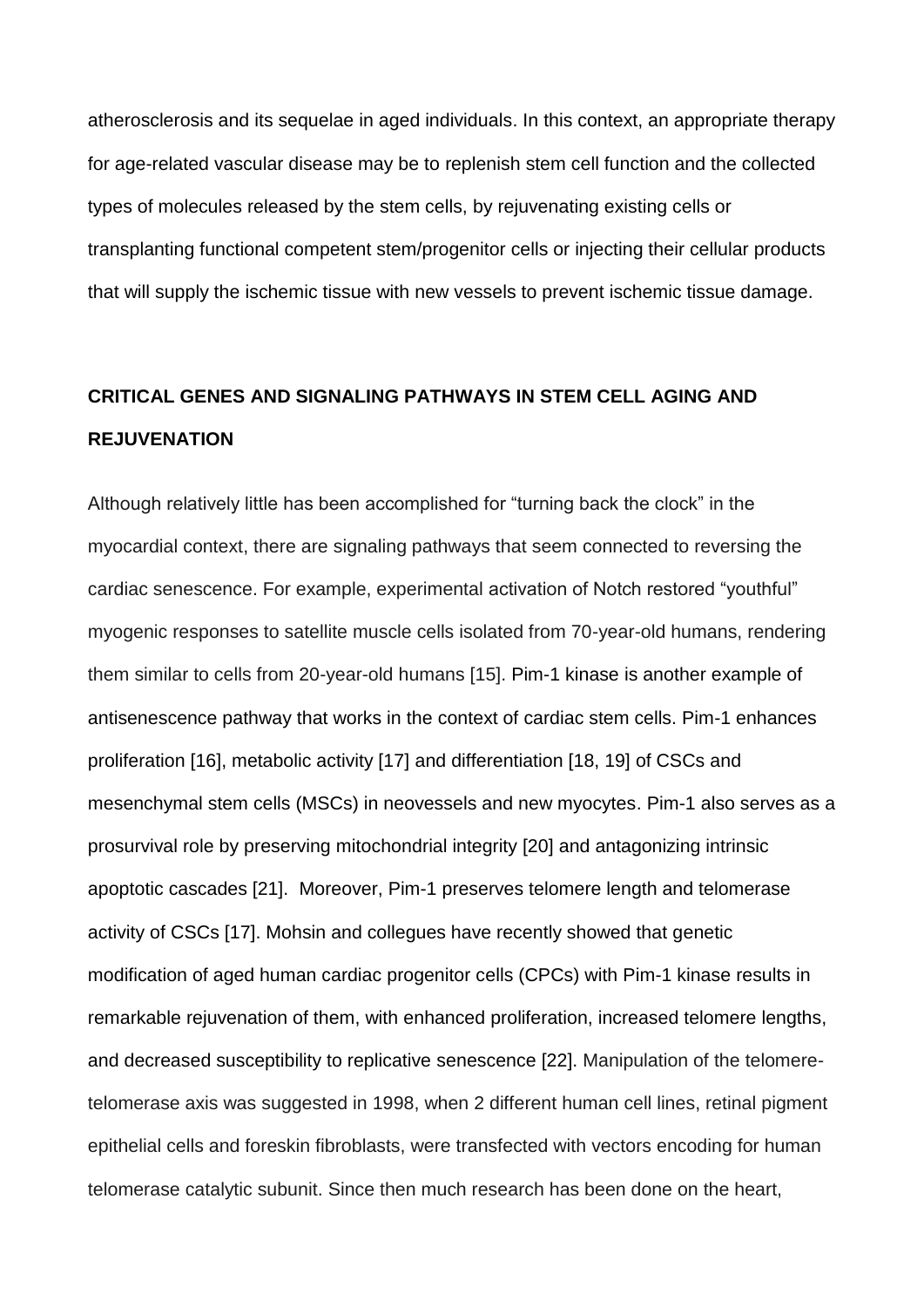telomeres and telomerase. We recently identified a subpopulation of adipose tissue– derived mesenchymal stromal cells MSCs (AT-MSCs) that expresses high levels of the catalytic subunit of telomerase (ie, telomerase reverse transcriptase or TERT) and myocardin (MYOCD) [23, 24]. AT-MSCs have been shown to contain a population of adult multipotent mesenchymal stem cells with high cardiovascular regenerative potential [23, 25-28]. MYOCD is a key regulator of cardiovascular myogenic development [23, 29, 30] and acts as a nuclear transcription cofactor for myogenic genes, as well as genes involved in muscle regeneration and protection against apoptosis [31, 32]. Telomerase maintains telomere length, contributes to cell survival and proliferation, and prevents cellular senescence [33, 34]. We have shown that AT-MSCs that co-express TERT and MYOCD have increased endogenous levels of octamer-binding transcription factor 4 (Oct-4), MYOCD, myocyte-specific enhancer factor 2c (Mef2c), and homeobox protein NKx2.5. These observations suggest that TERT and MYOCD may act together to enhance cardiovascular myogenic development [24, 35].

#### **EX VIVO GENE MODIFICATION APPROACH FOR STEM CELL REJUVENATION**

Although traditional *in vivo* gene delivery approach via direct injection of viral vectors by attaching the delivery vector to the scaffold [36], is still a candidate strategy in laboratorybased trials, the most frequently investigated cell engineering method to augment regeneration of old and diseased cardiovascular tissues, to date, is ex vivo cell-based gene therapy. This therapy typically relies on transplanting cells, such as stem cells, lymphocytes, fibroblasts, or – alternatively – the cells of interest, that are removed from the body and injected after therapeutic transgene modifications [16, 37]. This *ex vivo* approach allows for targeting of specific cells for gene delivery, supplies rejuvenated cells that may directly participate in the regenerative process, and avoids the safety risks of directly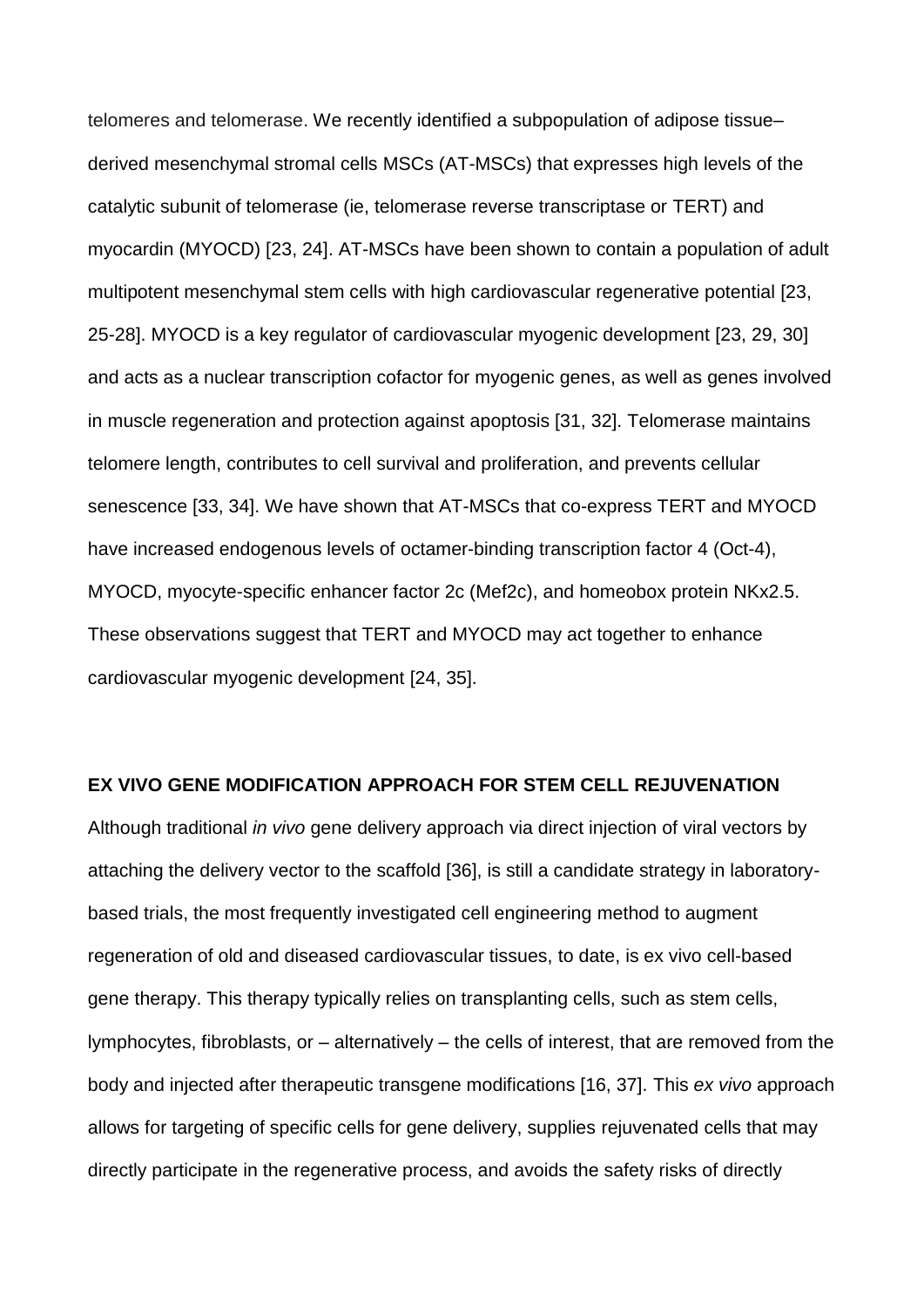injecting viral vectors or transfection reagents *in vivo*. This approach, however, involves an extra step to manipulate and expand cells in tissue culture, and has the risk of contamination. Additionally, the *ex vivo* approach does not eliminate the possibility of retroviral vectors causing insertional activation of other genes, the over-expression of which may cause cancer, as experienced when using *ex vivo* gene therapy for the treatment of children with X-linked severe combined immune deficiency [38]. Progress in the field of gene therapy has been limited by safety concerns related to delivery vectors. Genetically modified cells are potentially able to provide a stable source of rejuvenating factors at a level that is sufficient to elicit a biological response. Autologous cells may also be used in this approach via the isolation of a small number of differentiated adult cells or stem cells, followed by *in vitro* expansion to produce an appropriate supply. The cells may naturally secrete or be genetically modified *in vitro* to overexpress the rejuvenating factor, either transiently or permanently. After their genetic modification, the cells are allowed to grow *in vitro* and increase in number, so as to synthesize and secrete the desired rejuvenating factors at the site where they have been transplanted. Recently, our research group examined the interplay in mesenchymal stem cells (MSCs) between two genes, one coding for the catalytic subunit of telomerase (i.e., telomerase reverse transcriptase or TERT), that has antisenescence properties, the other coding for myocardin (MYOCD), a nuclear transcription cofactor for myogenic genes, as well as for genes involved in muscle regeneration and protection against apoptosis [14, 23, 24, 35] . We have examined the role of TERT and MYOCD in the conversion of aged MSCs to rejuvenated anti-apoptotic, promyogenic stem cells [14]. We have shown that the delivery of the *TERT* and *MYOCD* genes can restore MSCs from aged mice by increasing cell survival, proliferation, and smooth muscle myogenic differentiation in vitro [14]. Furthermore, we have demonstrated the therapeutic efficacy of these rejuvenated cells in an in vivo hindlimb ischemia model [14].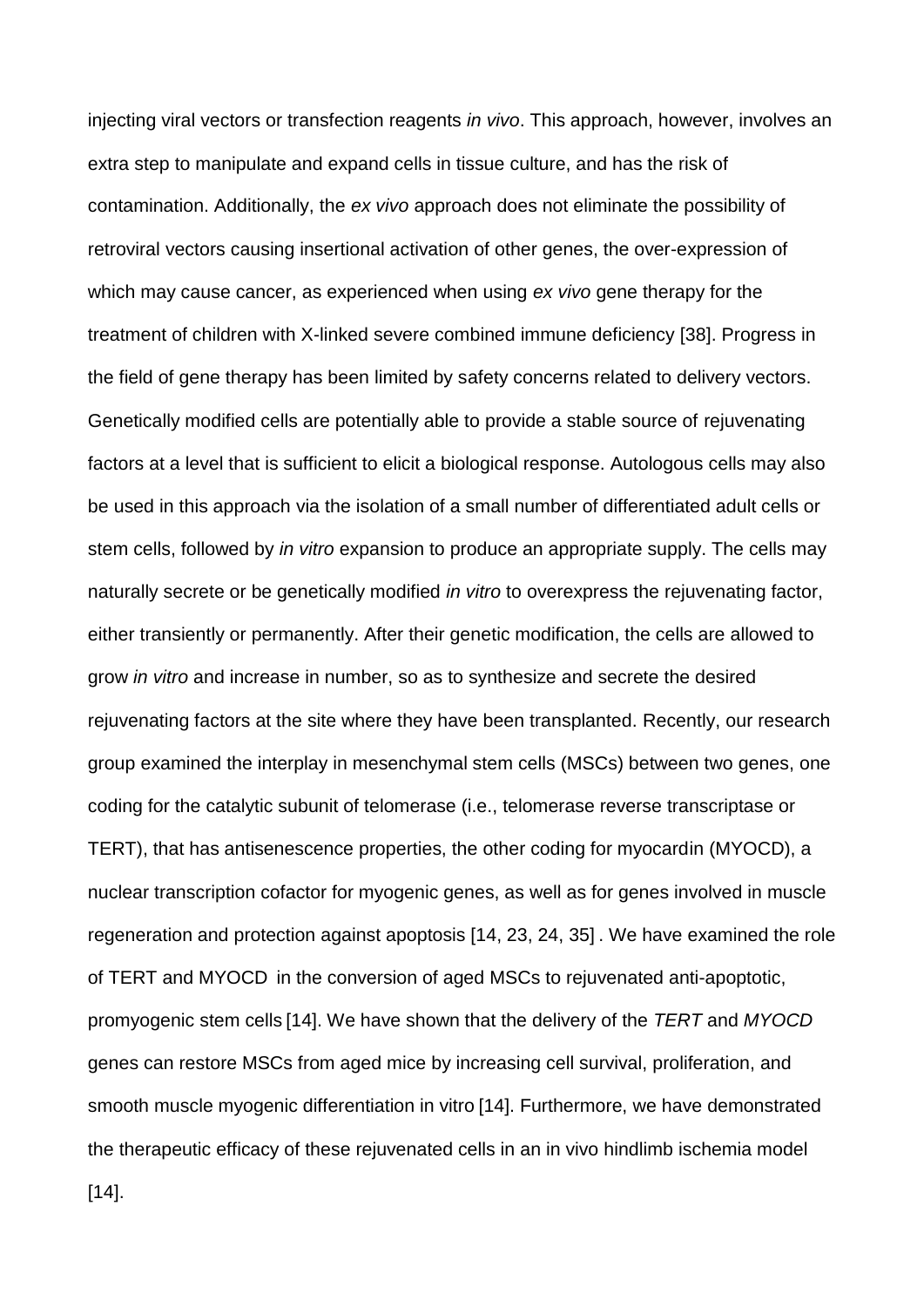## **LENTIVIRAL AND NON-LENTIVIRAL VECTORS FOR GENE DELIVERY INTO STEM CELLS**

The introduction or the overexpression of rejuvenating genes in stem cells can be performed by using viral or non-viral vectors. In the choice of using viral vectors, important experimental variables for a successful gene therapy include Multiplicity Of Infection (MOI) time length for viral incubation and medium used for viral incubation. An optimal combination of such experimental conditions would increase gene transfer efficiency and possibly obviate the need for selective antibiotic-based enrichment and long-term culture, which may contribute to senescence or compromise the long-term engraftment efficiency and/or multipotency of grafted cells [39]. In addition, by increasing gene transfer efficiency, fewer cells may be required to achieve a therapeutic effect. This justifies the use of lentiviral vectors for transducing adult stem cells, by virtue of their ability to transduce both dividing and non-dividing cells and their relative ease of use and comparable nature to adeno-associated viral (AAV) vectors, which are clinically preferred. For the transduction of adult stem cells, lentivirus-based systems are virtually ideal, since they overcome most problems, including the short duration of gene expression and the occurrence of significant inflammatory responses, which plague other types of gene vectors (such as adenoviruses). Lentiviruses are a subgroup of retroviruses that include the human type 1 immunodeficiency virus (HIV). While retroviral systems are inefficient in transducing nondividing or slowly dividing cells, lentivirus-based vectors, after being pseudotyped with vesicular stomatitis virus glycoprotein G (VSV-G) (i.e., using the glycoprotein envelope from the vesicular stomatitis virus to package recombinant retroviruses) [40], can mediate genome integration into both non-dividing and dividing cells. There is evidence that lentiviral vectors can also transduce more primitive, quiescent progenitors with stable transgene integration [41]. In comparison with other retroviral vectors, lentiviral systems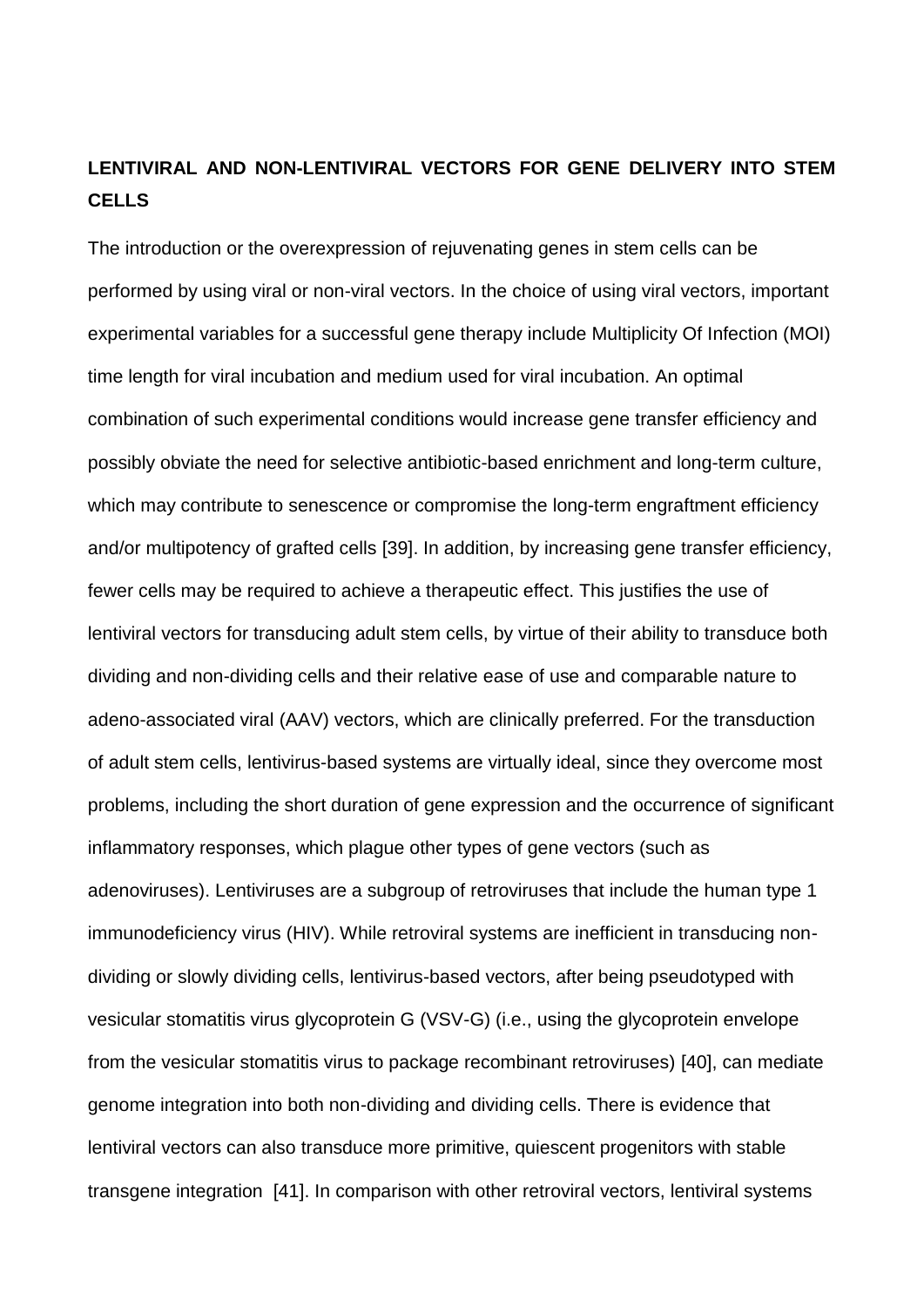allow the immediate transduction without prior expansion, or with growth factor stimulation for only short exposure times. Compared with adenoviral vectors, lentiviral vectors also offer the major advantages of causing little or no disruption of the target cells and of not promoting any inflammatory response [42]. AAV vectors represent an alternate type of vector that may also be used for long-term transgene expression in the heart through cellbased therapy [43]. Like lentiviruses, AAV can stably integrate into the host genome providing long-term transgene expression, with a minimum inflammatory response. However, AAV can cause insertional mutagenesis and can only carry genes which are less than 5 kb [44]. A possible drawback of the use of lentiviral and AAV vectors for delivering genes that encode for growth factors might be that they can cause a chronic overexpression of the protein, with an uncertain therapeutic effect. Short-term gene expression of the rejuvenating factor gene would be desirable if the goal is to deliver an anti-senescent protein, such as TERT, without neoplastic modification or immortalization of the stem cell target. On the contrary, long-term expression would be preferable if the goal is to express membrane proteins such as receptors for growth factors that require stable expression, or promyogenic transcription factors. Possible strategies to induce short-term gene expression of the transgene include plasmid transfection or the use of adenoviral vectors [45]. Limitations of these strategies are the low transfection efficiency with plasmids and the immunogenic response of the host with adenoviruses.

### **PERSPECTIVE AND OPEN QUESTIONS**

Ex-vivo genetic modification of stem cells may offer an effective strategy for rejuvenating aged stem cells and diseased organs. Further studies, particularly more bench-to-bedside translational work, are needed to clarify the impact of aging and cardiovascular disease on stem cell generation and help identifying the genetic as well as pharmacological tools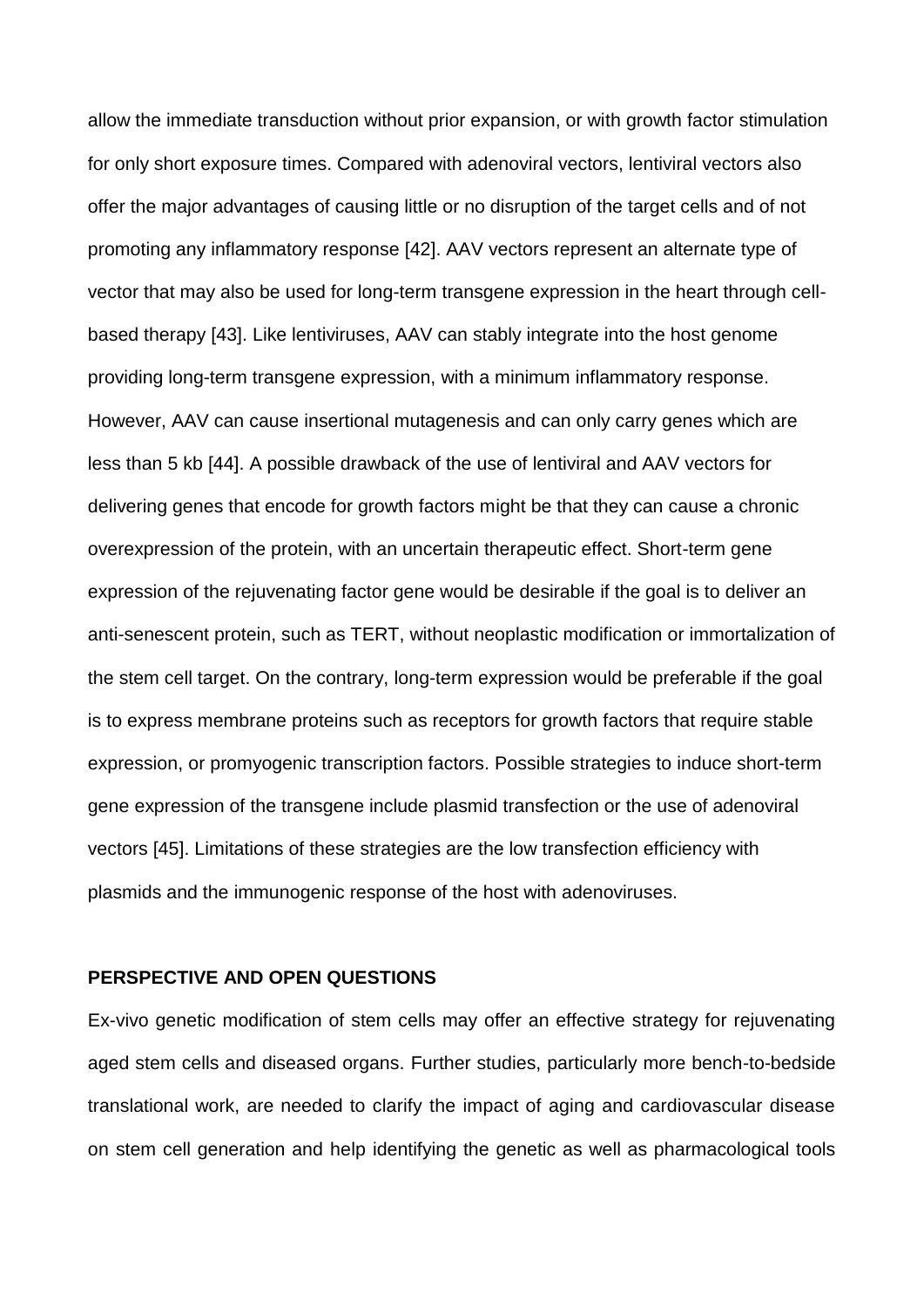that can rescue aged/sick stem cells as part of personalized medicine. In particular, future research in this field should aim at achieving the following goals:

(1) add fundamental novel information on the pathobiology of aged stem cells, isolated from aged, atherosclerosis-prone or cardiac infarct patients; (2) design new protocols for aged stem cell rejuvenation capable to lead to improved preparation and clinical application of stem cells harvested from aged tissues and their products, and (3) design new protocols for in vivo transplantation of rejuvenated stem cell therapies.

#### **REFERENCES**

[1] Zenovich AG, Taylor DA. Atherosclerosis as a disease of failed endogenous repair. Front Biosci 2008;13:3621-3636.

[2] Park JA, Kwon YG. Could circulating progenitor cell count be a barometer for coronary artery disease progression? Circ J 2010;74:1804-1805.

[3] Werner N, Kosiol S, Schiegl T, Ahlers P, Walenta K, Link A*, et al.* Circulating endothelial progenitor cells and cardiovascular outcomes. N Engl J Med 2005;353:999- 1007.

[4] Trensz F, Haroun S, Cloutier A, Richter MV, Grenier G. A muscle resident cell population promotes fibrosis in hindlimb skeletal muscles of mdx mice through the Wnt canonical pathway. Am J Physiol Cell Physiol 2010;299:C939-947.

[5] Brack AS, Conboy MJ, Roy S, Lee M, Kuo CJ, Keller C*, et al.* Increased Wnt signaling during aging alters muscle stem cell fate and increases fibrosis. Science 2007;317:807-810.

[6] Rauscher FM, Goldschmidt-Clermont PJ, Davis BH, Wang T, Gregg D, Ramaswami P*, et al.* Aging, progenitor cell exhaustion, and atherosclerosis. Circulation 2003;108:457- 463.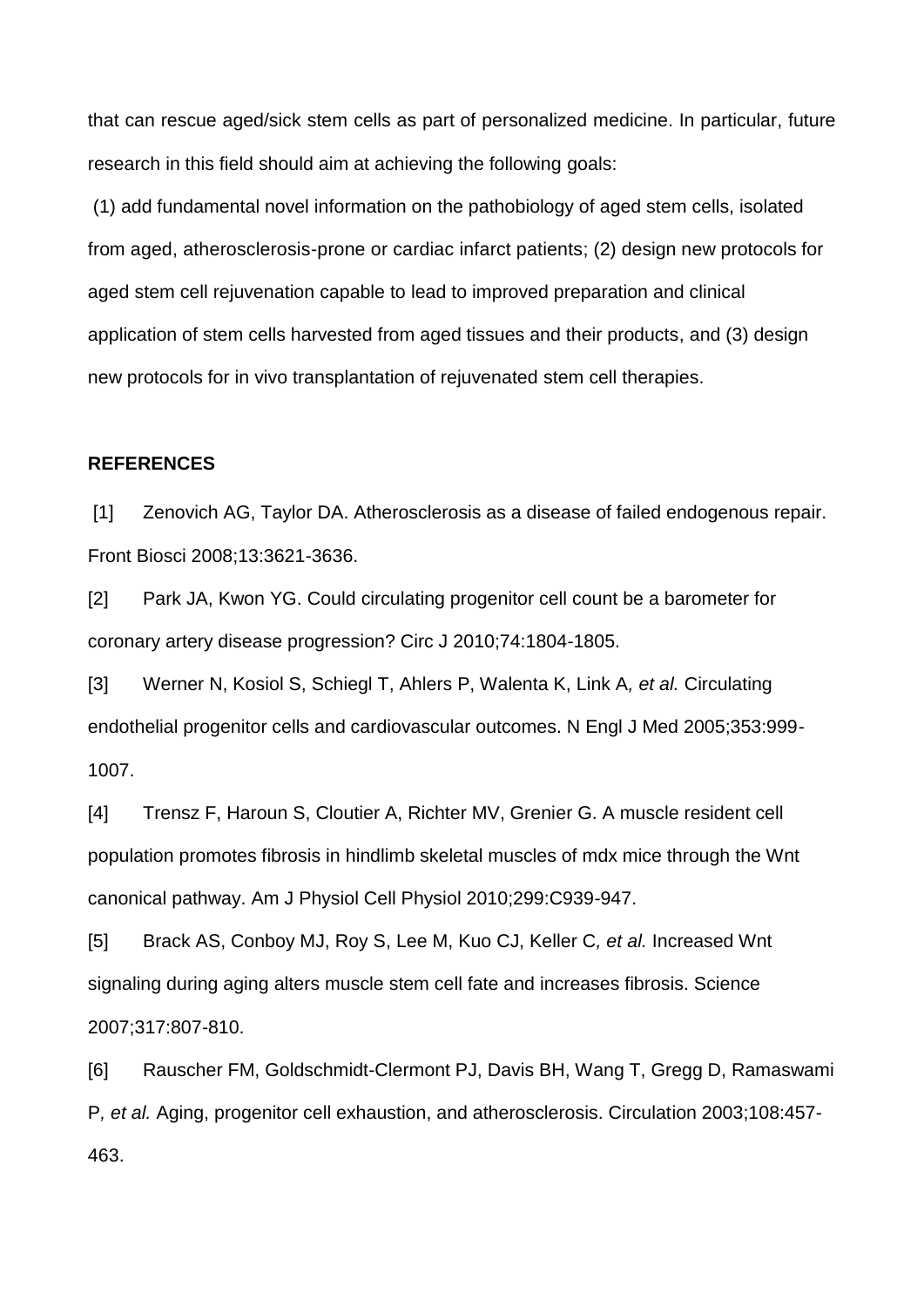[7] MERIT-HF Study Group. Effect of metoprolol CR/XL in chronic heart failure: metoprolol CR/XL randomised intervention trial in congestive heart failure (MERIT-HF). Lancet 1999;353:2001-2007.

[8] Tooke JE. Possible pathophysiological mechanisms for diabetic angiopathy in type 2 diabetes. J Diabetes Complications 2000;14:197-200.

[9] Hirsch AT, Haskal ZJ, Hertzer NR, Bakal CW, Creager MA, Halperin JL*, et al.* ACC/AHA 2005 Practice Guidelines for the management of patients with peripheral arterial disease (lower extremity, renal, mesenteric, and abdominal aortic): a collaborative report from the American Association for Vascular Surgery/Society for Vascular Surgery, Society for Cardiovascular Angiography and Interventions, Society for Vascular Medicine and Biology, Society of Interventional Radiology, and the ACC/AHA Task Force on Practice Guidelines (Writing Committee to Develop Guidelines for the Management of Patients With Peripheral Arterial Disease): endorsed by the American Association of Cardiovascular and Pulmonary Rehabilitation; National Heart, Lung, and Blood Institute; Society for Vascular Nursing; TransAtlantic Inter-Society Consensus; and Vascular Disease Foundation. Circulation 2006;113:e463-654.

[10] Nadal-Ginard B, Ellison GM, Torella D. The cardiac stem cell compartment is indispensable for myocardial cell homeostasis, repair and regeneration in the adult. Stem Cell Res 2014.

[11] Passier R, van Laake LW, Mummery CL. Stem-cell-based therapy and lessons from the heart. Nature 2008;453:322-329.

[12] Madonna R, Renna FV, Cellini C, Cotellese R, Picardi N, Francomano F*, et al.* Agedependent impairment of number and angiogenic potential of adipose tissue-derived progenitor cells. Eur J Clin Invest 2011;41:126-133.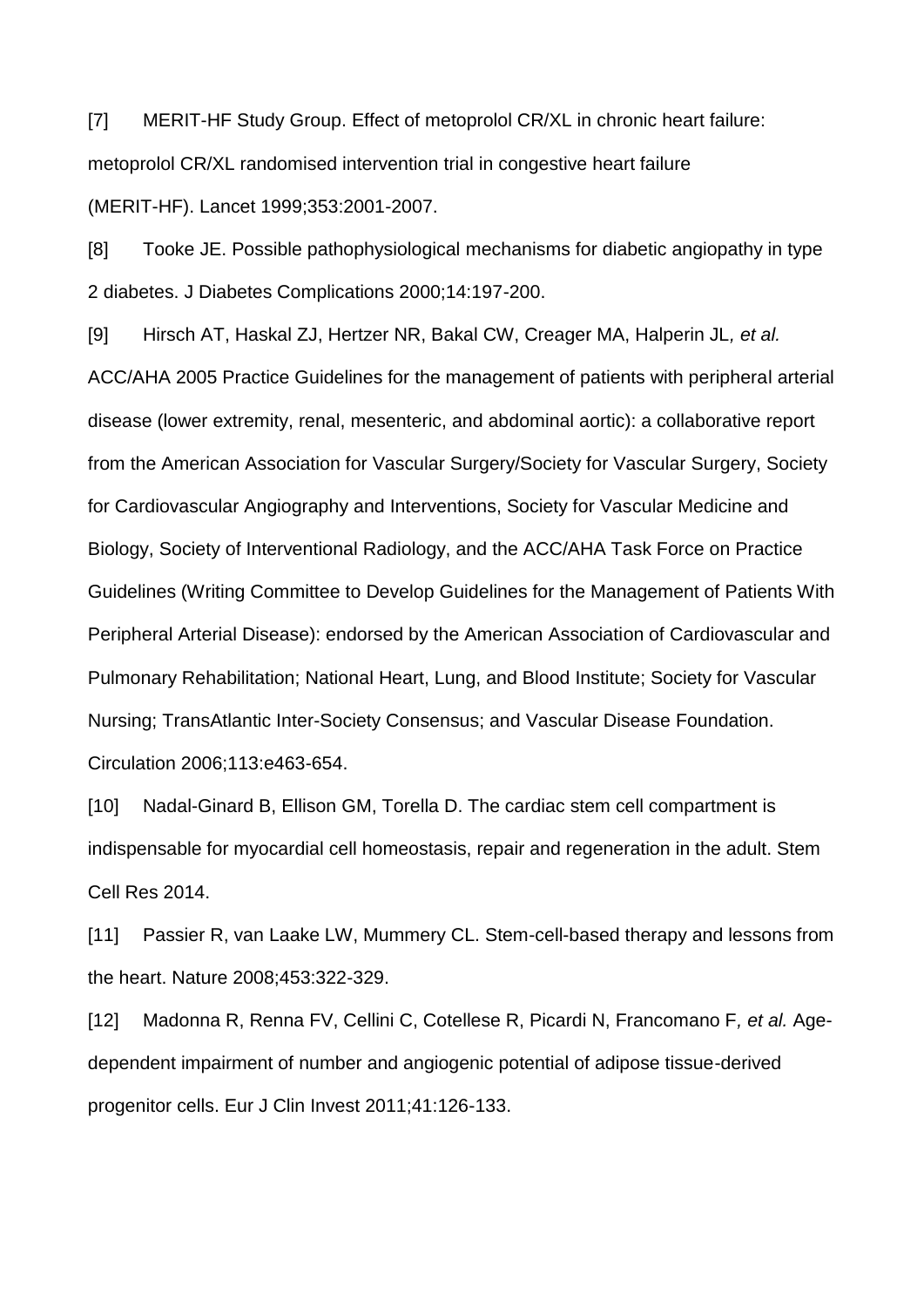[13] Ferdinandy P, Schulz R, Baxter GF. Interaction of cardiovascular risk factors with myocardial ischemia/reperfusion injury, preconditioning, and postconditioning. Pharmacol Rev 2007;59:418-458.

[14] Madonna R, Taylor DA, Geng YJ, De Caterina R, Shelat H, Perin EC*, et al.* Transplantation of mesenchymal cells rejuvenated by the overexpression of telomerase and myocardin promotes revascularization and tissue repair in a murine model of hindlimb ischemia. Circ Res 2013;113:902-914.

[15] Carlson ME, Suetta C, Conboy MJ, Aagaard P, Mackey A, Kjaer M*, et al.* Molecular aging and rejuvenation of human muscle stem cells. EMBO Mol Med 2009;1:381-391.

[16] Fischer KM, Cottage CT, Wu W, Din S, Gude NA, Avitabile D*, et al.* Enhancement of myocardial regeneration through genetic engineering of cardiac progenitor cells expressing Pim-1 kinase. Circulation 2009;120:2077-2087.

[17] Mohsin S, Khan M, Toko H, Bailey B, Cottage CT, Wallach K*, et al.* Human cardiac progenitor cells engineered with Pim-I kinase enhance myocardial repair. J Am Coll Cardiol 2012;60:1278-1287.

[18] Choudhery MS, Khan M, Mahmood R, Mohsin S, Akhtar S, Ali F*, et al.* Mesenchymal stem cells conditioned with glucose depletion augments their ability to repair-infarcted myocardium. J Cell Mol Med 2012;16:2518-2529.

[19] Zippo A, De Robertis A, Bardelli M, Galvagni F, Oliviero S. Identification of Flk-1 target genes in vasculogenesis: Pim-1 is required for endothelial and mural cell differentiation in vitro. Blood 2004;103:4536-4544.

[20] Borillo GA, Mason M, Quijada P, Volkers M, Cottage C, McGregor M*, et al.* Pim-1 kinase protects mitochondrial integrity in cardiomyocytes. Circ Res 2010;106:1265-1274.

[21] Yan B, Zemskova M, Holder S, Chin V, Kraft A, Koskinen PJ*, et al.* The PIM-2 kinase phosphorylates BAD on serine 112 and reverses BAD-induced cell death. J Biol Chem 2003;278:45358-45367.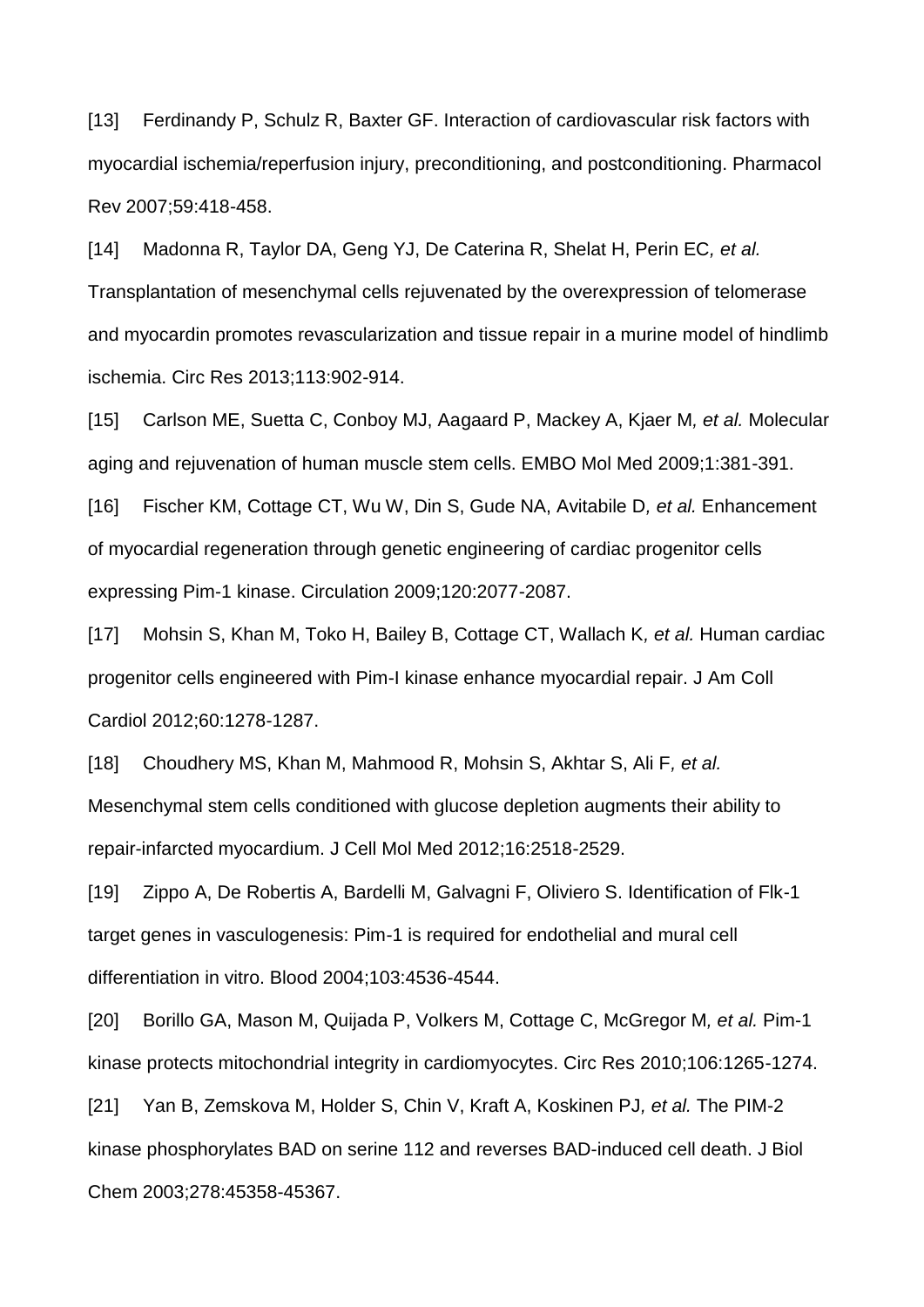[22] Mohsin S, Khan M, Nguyen J, Alkatib M, Siddiqi S, Hariharan N*, et al.* Rejuvenation of human cardiac progenitor cells with Pim-1 kinase. Circ Res 2013;113:1169-1179.

[23] Madonna R, Willerson JT, Geng YJ. Myocardin a enhances telomerase activities in adipose tissue mesenchymal cells and embryonic stem cells undergoing cardiovascular myogenic differentiation. Stem Cells 2008;26:202-211.

[24] Madonna R, Wu D, Wassler M, De Caterina R, Willerson JT, Geng YJ. Myocardin-A enhances expression of promyogenic genes without depressing telomerase activity in adipose tissue-derived mesenchymal stem cells. Int J Cardiol 2012;167:2912-2921.

[25] Miranville A, Heeschen C, Sengenes C, Curat CA, Busse R, Bouloumie A. Improvement of postnatal neovascularization by human adipose tissue-derived stem cells. Circulation 2004;110:349-355.

[26] Fraser JK, Schreiber R, Strem B, Zhu M, Alfonso Z, Wulur I*, et al.* Plasticity of human adipose stem cells toward endothelial cells and cardiomyocytes. Nat Clin Pract Cardiovasc Med 2006;3 Suppl 1:S33-37.

[27] Gaustad KG, Boquest AC, Anderson BE, Gerdes AM, Collas P. Differentiation of human adipose tissue stem cells using extracts of rat cardiomyocytes. Biochem Biophys Res Commun 2004;314:420-427.

[28] Traktuev DO, Merfeld-Clauss S, Li J, Kolonin M, Arap W, Pasqualini R*, et al.* A population of multipotent CD34-positive adipose stromal cells share pericyte and mesenchymal surface markers, reside in a periendothelial location, and stabilize endothelial networks. Circ Res 2008;102:77-85.

[29] Ueyama T, Kasahara H, Ishiwata T, Nie Q, Izumo S. Myocardin expression is regulated by Nkx2.5, and its function is required for cardiomyogenesis. Mol Cell Biol 2003;23:9222-9232.

[30] Wang Z, Wang DZ, Pipes GC, Olson EN. Myocardin is a master regulator of smooth muscle gene expression. Proc Natl Acad Sci U S A 2003;100:7129-7134.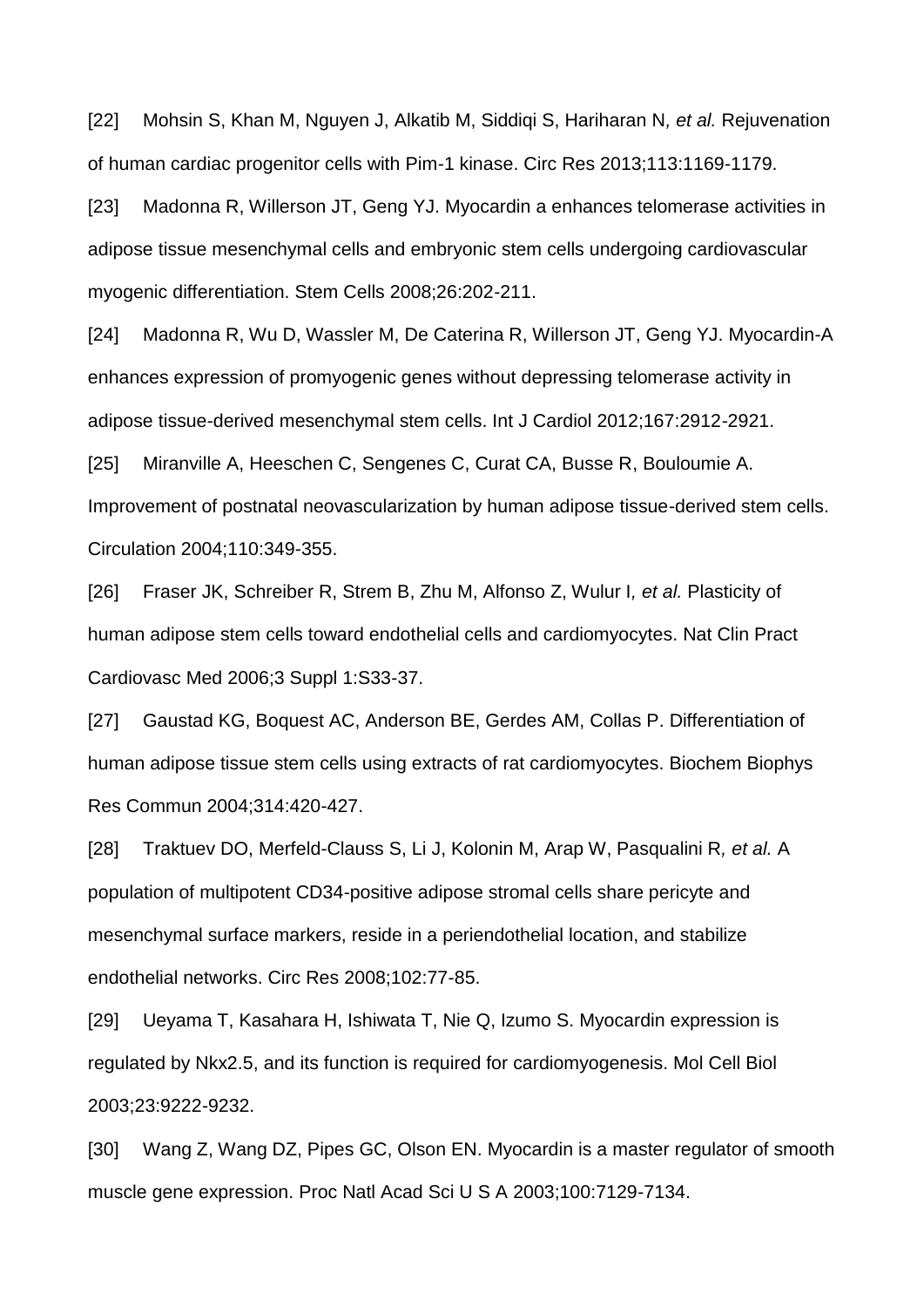[31] Cao XL, Hu XM, Hu JQ, Zheng WX. Myocardin-related transcription factor-A promoting neuronal survival against apoptosis induced by hypoxia/ischemia. Brain Res 2011;1385:263-274.

[32] Huang J, Min Lu M, Cheng L, Yuan LJ, Zhu X, Stout AL*, et al.* Myocardin is required for cardiomyocyte survival and maintenance of heart function. Proc Natl Acad Sci U S A 2009;106:18734-18739.

[33] Jan HM, Wei MF, Peng CL, Lin SJ, Lai PS, Shieh MJ. The use of polyethylenimine-DNA to topically deliver hTERT to promote hair growth. Gene Ther 2011;19:86-93.

[34] Qu Y, Duan Z, Zhao F, Wei D, Zhang J, Tang B*, et al.* Telomerase reverse transcriptase upregulation attenuates astrocyte proliferation and promotes neuronal survival in the hypoxic-ischemic rat brain. Stroke 2011;42:3542-3550.

[35] Madonna R, De Caterina R, Willerson JT, Geng YJ. Biologic function and clinical potential of telomerase and associated proteins in cardiovascular tissue repair and regeneration. Eur Heart J 2011;32:1190-1196.

[36] Bleiziffer O, Eriksson E, Yao F, Horch RE, Kneser U. Gene transfer strategies in tissue engineering. J Cell Mol Med 2007;11:206–223.

[37] Cho HC, Marban E. Biological therapies for cardiac arrhythmias: can genes and cells replace drugs and devices? Circ Res 2010;106:674-685.

[38] Gansbacher B, European Society of Gene Therapy. Report of a second serious adverse event in a clinical trial of gene therapy for X-linked severe combined immune deficiency (X-SCID). Position of the European Society of Gene Therapy (ESGT). J Gene Med 2003;5:261-262.

[39] Rombouts WJ, Ploemacher RE. Primary murine MSC show highly efficient homing to the bone marrow but lose homing ability following culture. Leukemia 2003;17:160-170. [40] Emi N, Friedmann T, Yee JK. Pseudotype formation of murine leukemia virus with the G protein of vesicular stomatitis virus. J Virol 1991;65:1202–1207.